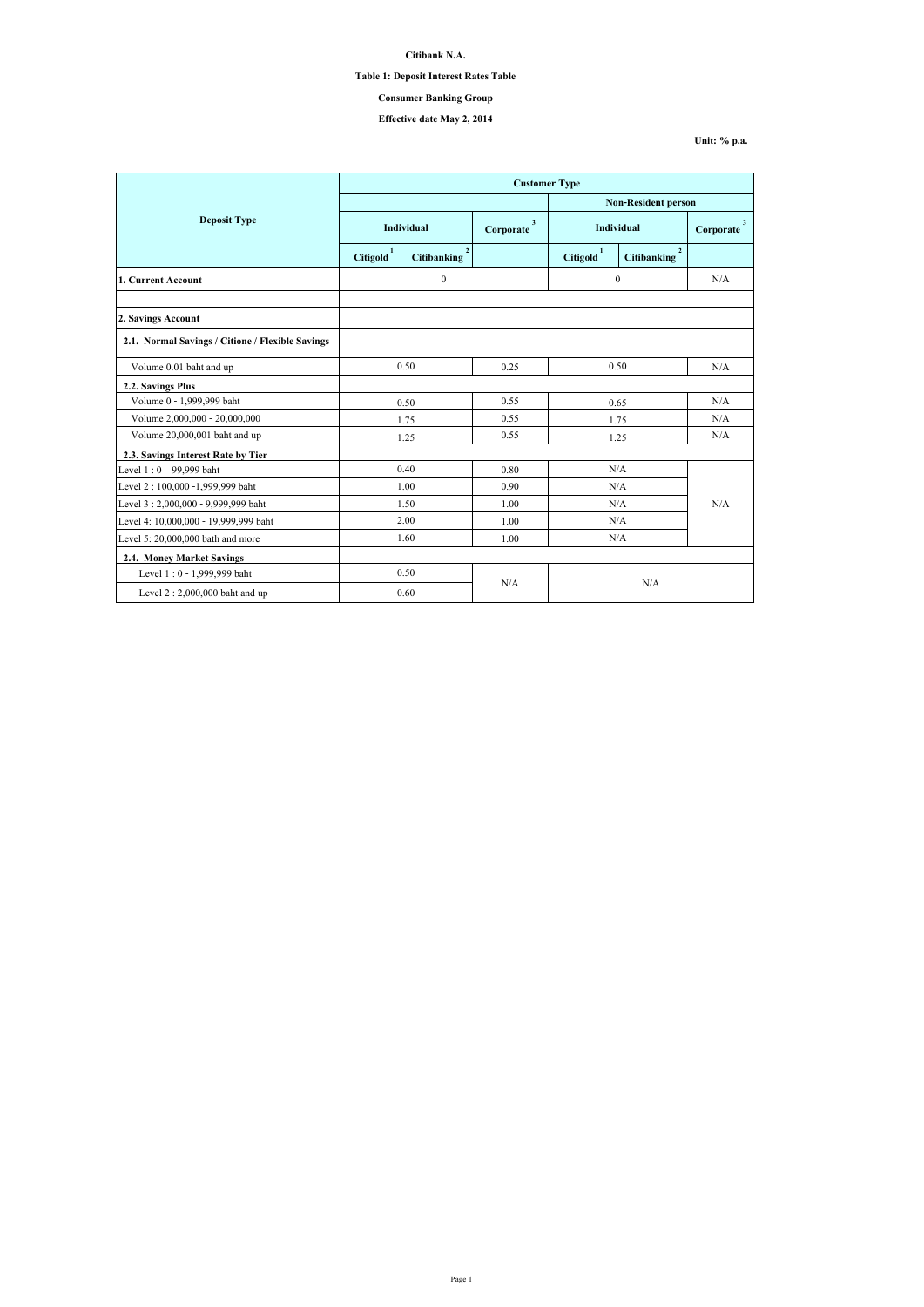**Citibank N.A.**

#### **Table 1: Deposit Interest Rates Table**

## **Effective date May 2, 2014**

|                                                                          | <b>Customer Type</b>            |                                      |                             |                       |                                   |                          |
|--------------------------------------------------------------------------|---------------------------------|--------------------------------------|-----------------------------|-----------------------|-----------------------------------|--------------------------|
|                                                                          |                                 |                                      | <b>Non-Resident person</b>  |                       |                                   |                          |
| <b>Deposit Type</b>                                                      | Individual                      |                                      | 3 <sup>1</sup><br>Corporate | Individual            |                                   | $3^{\circ}$<br>Corporate |
|                                                                          | $\mathbf{1}$<br><b>Citigold</b> | $\overline{2}$<br><b>Citibanking</b> |                             | Citigold <sup>1</sup> | $2^{\circ}$<br><b>Citibanking</b> |                          |
| 3. Time Deposit                                                          |                                 |                                      |                             |                       |                                   |                          |
| 3.1 Normal Time Deposit -                                                |                                 |                                      |                             |                       |                                   |                          |
| Minimum opening account 100,000 Baht                                     |                                 |                                      |                             |                       |                                   |                          |
| <b>3-Month Tenors</b>                                                    |                                 |                                      |                             |                       |                                   |                          |
| Volume 100,000 Baht and up                                               |                                 | 1.10                                 | 0.85                        |                       | N/A                               |                          |
| <b>6-Month Tenors</b>                                                    |                                 |                                      |                             |                       |                                   |                          |
| Volume 100,000 Baht and up                                               |                                 | 1.35                                 | 1.10                        |                       | 1.25                              | N/A                      |
| 9-Month Tenors                                                           |                                 |                                      |                             |                       |                                   |                          |
| Volume 100,000 Baht and up                                               |                                 | 1.55                                 | 1.30                        |                       | 1.45                              | N/A                      |
| <b>12-Month Tenors</b>                                                   |                                 |                                      |                             |                       |                                   |                          |
| Volume 100,000 Baht and up                                               |                                 | 1.55                                 | 1.30                        |                       | 1.45                              | N/A                      |
| <b>18-Month Tenors</b>                                                   |                                 |                                      |                             |                       |                                   |                          |
| Volume 100,000 Baht and up                                               |                                 | 1.65                                 | 1.40                        |                       | 1.55                              | N/A                      |
| <b>24-Month Tenors</b>                                                   |                                 |                                      |                             |                       |                                   |                          |
| Volume 100,000 Baht and up                                               |                                 | 1.75                                 | 1.50                        |                       | 1.65                              | N/A                      |
| <b>36-Month Tenors</b>                                                   |                                 |                                      |                             |                       |                                   |                          |
| Volume 100,000 baht and up                                               |                                 | 1.85                                 | 1.60                        |                       | 1.75                              | N/A                      |
| <b>48-Month Tenors</b>                                                   |                                 |                                      |                             |                       |                                   |                          |
| Volume 100,000 baht and up                                               |                                 | 1.95                                 | 1.70                        |                       | 1.85                              | N/A                      |
| <b>60-Month Tenors</b>                                                   |                                 |                                      |                             |                       |                                   |                          |
| Volume 100,000 baht and up                                               |                                 | 2.00                                 | 1.75                        |                       | 1.90                              | N/A                      |
|                                                                          |                                 |                                      |                             |                       |                                   |                          |
| 3.2 Normal Time Deposit Online -<br>Minimum opening account 100,000 Baht |                                 |                                      |                             |                       |                                   |                          |
| <b>3-Month Tenors</b>                                                    |                                 |                                      |                             |                       |                                   |                          |
| Volume 100,000 Baht and up                                               |                                 | 1.55                                 | N/A                         |                       | 1.55                              | N/A                      |
| <b>6-Month Tenors</b>                                                    |                                 |                                      |                             |                       |                                   |                          |
| Volume 100,000 Baht and up                                               |                                 | 1.55                                 | N/A                         |                       | 1.55                              | N/A                      |
| 9-Month Tenors                                                           |                                 |                                      |                             |                       |                                   |                          |
| Volume 100,000 Baht and up                                               |                                 | 1.55                                 | N/A                         |                       | 1.55                              | N/A                      |
| <b>12-Month Tenors</b>                                                   |                                 |                                      |                             |                       |                                   |                          |
| Volume 100,000 Baht and up                                               |                                 | 1.55                                 | N/A                         |                       | 1.55                              | N/A                      |
| <b>18-Month Tenors</b>                                                   |                                 |                                      |                             |                       |                                   |                          |
| Volume 100,000 Baht and up                                               |                                 | 1.65                                 | N/A                         |                       | 1.65                              | N/A                      |
| <b>24-Month Tenors</b>                                                   |                                 |                                      |                             |                       |                                   |                          |
| Volume 100,000 Baht and up                                               |                                 | 1.75                                 | N/A                         |                       | 1.75                              | N/A                      |
| <b>36-Month Tenors</b>                                                   |                                 | 1.85                                 |                             |                       | 1.85                              |                          |
| Volume 100,000 baht and up<br><b>48-Month Tenors</b>                     |                                 |                                      | N/A                         |                       |                                   | N/A                      |
| Volume 100,000 baht and up                                               |                                 | 1.95                                 | N/A                         |                       | 1.95                              | N/A                      |
| <b>60-Month Tenors</b>                                                   |                                 |                                      |                             |                       |                                   |                          |
| Volume 100,000 baht and up                                               |                                 | 2.00                                 | N/A                         |                       | 2.00                              | N/A                      |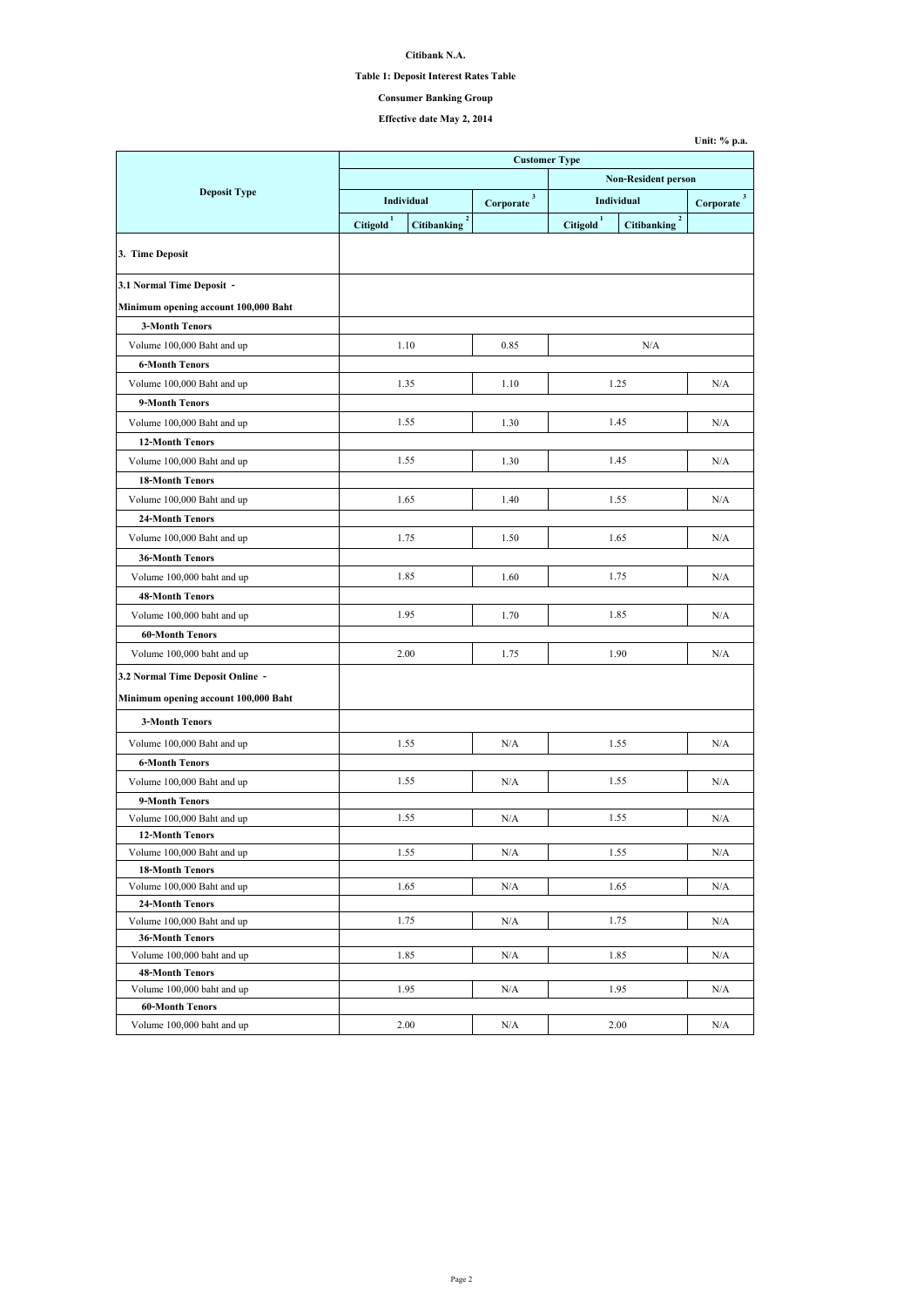**Citibank N.A.**

#### **Table 1: Deposit Interest Rates Table**

## **Effective date May 2, 2014**

| <b>Customer Type</b>               |                       |                                      |                            |                       |                                      |                           |  |  |
|------------------------------------|-----------------------|--------------------------------------|----------------------------|-----------------------|--------------------------------------|---------------------------|--|--|
|                                    |                       |                                      | <b>Non-Resident person</b> |                       |                                      |                           |  |  |
| <b>Deposit Type</b>                | <b>Individual</b>     |                                      | $\mathbf{3}$<br>Corporate  | <b>Individual</b>     |                                      | $\mathbf{3}$<br>Corporate |  |  |
|                                    | Citigold <sup>1</sup> | $\overline{2}$<br><b>Citibanking</b> |                            | Citigold <sup>1</sup> | $\overline{2}$<br><b>Citibanking</b> |                           |  |  |
| 3.3 Periodic Time Deposit-         |                       |                                      |                            |                       |                                      |                           |  |  |
| <b>Monthly Interest Paid</b>       |                       |                                      |                            |                       |                                      |                           |  |  |
| <b>6-Month Tenors</b>              |                       |                                      |                            |                       |                                      |                           |  |  |
| Volume 200,000 baht and up         |                       | 1.00                                 |                            | N/A                   |                                      |                           |  |  |
| 9-Month Tenors                     |                       |                                      |                            |                       |                                      |                           |  |  |
| Volume 200,000 baht and up         |                       | 1.25                                 |                            | N/A                   |                                      |                           |  |  |
| <b>12-Month Tenors</b>             |                       |                                      |                            |                       |                                      |                           |  |  |
| Volume 200,000 baht and up         |                       | 1.50                                 |                            | N/A                   |                                      |                           |  |  |
| <b>18-Month Tenors</b>             |                       |                                      |                            |                       |                                      |                           |  |  |
| Volume 200,000 baht and up         |                       | 1.60                                 |                            | N/A                   |                                      |                           |  |  |
| <b>24-Month Tenors</b>             |                       |                                      |                            |                       |                                      |                           |  |  |
| Volume 200,000 baht and up         |                       | 1.70                                 |                            | N/A                   |                                      |                           |  |  |
| <b>36-Month Tenors</b>             |                       |                                      |                            |                       |                                      |                           |  |  |
| Volume 200,000 baht and up         |                       | 1.80                                 |                            | N/A                   |                                      |                           |  |  |
| <b>48-Month Tenors</b>             |                       |                                      |                            |                       |                                      |                           |  |  |
| Volume 200,000 baht and up         |                       | 1.90                                 |                            | N/A                   |                                      |                           |  |  |
| <b>60-Month Tenors</b>             |                       |                                      |                            |                       |                                      |                           |  |  |
| Volume 200,000 baht and up         |                       | 1.95                                 | N/A                        |                       |                                      |                           |  |  |
|                                    |                       |                                      |                            |                       |                                      |                           |  |  |
| <b>Quarterly Interest Paid</b>     |                       |                                      |                            |                       |                                      |                           |  |  |
| <b>12-Month Tenors</b>             |                       |                                      |                            |                       |                                      |                           |  |  |
| Volume 200,000 baht and up         |                       | 1.50                                 |                            | N/A                   |                                      |                           |  |  |
| <b>18-Month Tenors</b>             |                       |                                      |                            |                       |                                      |                           |  |  |
| Volume 200,000 baht and up         |                       | 1.60                                 |                            | N/A                   |                                      |                           |  |  |
| <b>24-Month Tenors</b>             |                       |                                      |                            |                       |                                      |                           |  |  |
| Volume 200,000 baht and up         |                       | 1.70                                 | N/A                        |                       |                                      |                           |  |  |
| <b>36-Month Tenors</b>             |                       |                                      |                            |                       |                                      |                           |  |  |
| Volume 200,000 baht and up         |                       | 1.80                                 |                            | N/A                   |                                      |                           |  |  |
| <b>48-Month Tenors</b>             |                       |                                      |                            |                       |                                      |                           |  |  |
| Volume 200,000 baht and up         |                       | 1.90                                 | N/A                        |                       |                                      |                           |  |  |
| <b>60-Month Tenors</b>             |                       |                                      |                            |                       |                                      |                           |  |  |
| Volume 200,000 baht and up         |                       | 1.95                                 | N/A                        |                       |                                      |                           |  |  |
|                                    |                       |                                      |                            |                       |                                      |                           |  |  |
| <b>Semi Annually Interest Paid</b> |                       |                                      |                            |                       |                                      |                           |  |  |
| <b>12-Month Tenors</b>             |                       |                                      |                            |                       |                                      |                           |  |  |
| Volume 200,000 baht and up         |                       | 1.50                                 |                            | N/A                   |                                      |                           |  |  |
| <b>18-Month Tenors</b>             |                       |                                      |                            |                       |                                      |                           |  |  |
| Volume 200,000 baht and up         |                       | 1.60                                 | N/A                        |                       |                                      |                           |  |  |
| <b>24-Month Tenors</b>             |                       |                                      |                            |                       |                                      |                           |  |  |
| Volume 200,000 baht and up         |                       | 1.70                                 | N/A                        |                       |                                      |                           |  |  |
| <b>36-Month Tenors</b>             |                       |                                      |                            |                       |                                      |                           |  |  |
| Volume 200,000 baht and up         |                       | 1.80                                 |                            | N/A                   |                                      |                           |  |  |
| <b>48-Month Tenors</b>             |                       |                                      |                            |                       |                                      |                           |  |  |
| Volume 200,000 baht and up         |                       | 1.90                                 |                            | N/A                   |                                      |                           |  |  |
| <b>60-Month Tenors</b>             |                       |                                      |                            |                       |                                      |                           |  |  |
| Volume 200,000 baht and up         | 1.95                  |                                      | N/A                        |                       |                                      |                           |  |  |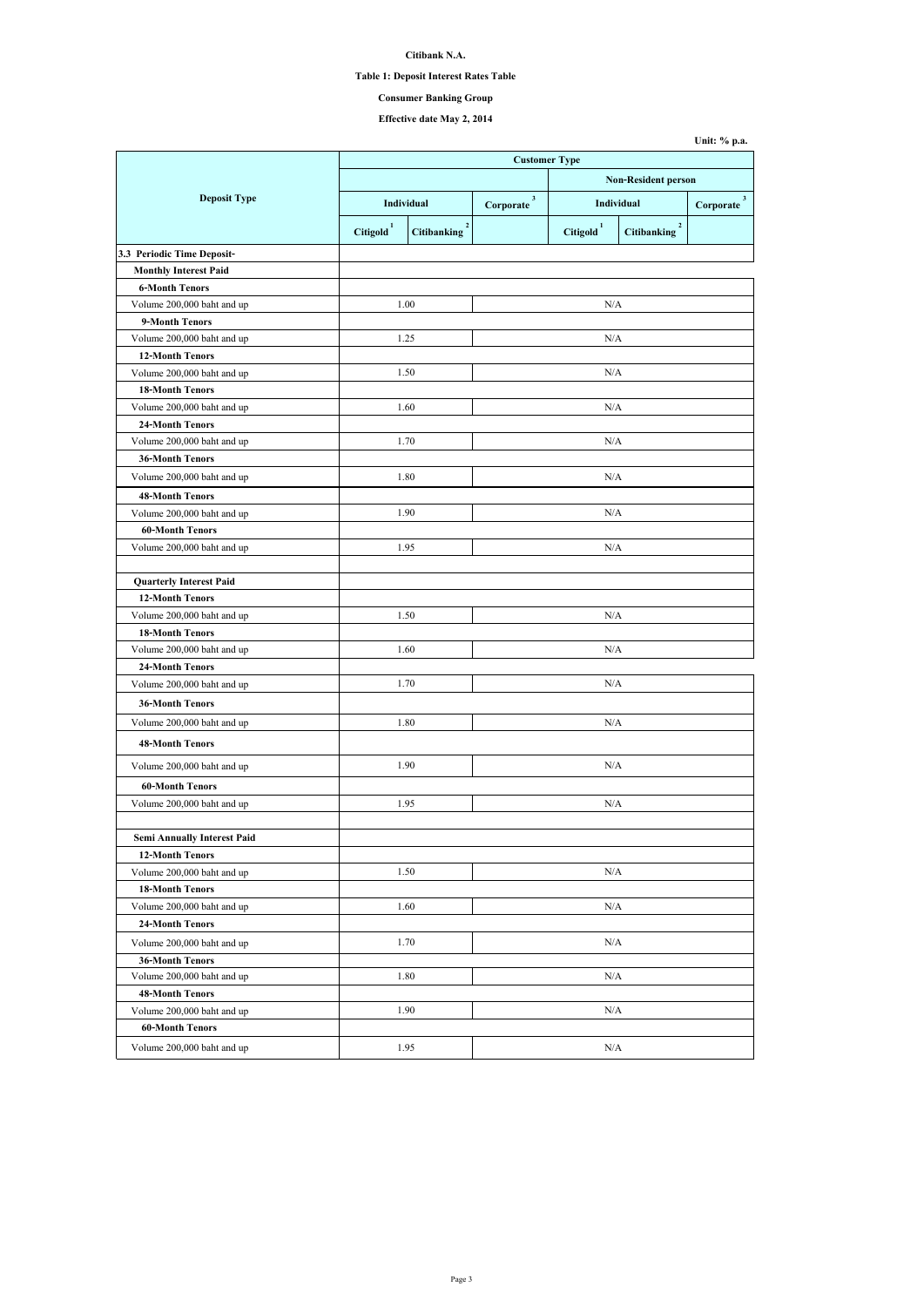**Citibank N.A.**

#### **Table 1: Deposit Interest Rates Table**

# **Effective date May 2, 2014**

|                                       |                       | <b>Customer Type</b>                 |     |                       |                                      |  |  |  |
|---------------------------------------|-----------------------|--------------------------------------|-----|-----------------------|--------------------------------------|--|--|--|
|                                       |                       |                                      |     |                       | <b>Non-Resident person</b>           |  |  |  |
| <b>Deposit Type</b>                   |                       | Individual                           |     |                       | <b>Individual</b>                    |  |  |  |
|                                       | Citigold <sup>1</sup> | 2 <sup>1</sup><br><b>Citibanking</b> |     | Citigold <sup>1</sup> | $\overline{2}$<br><b>Citibanking</b> |  |  |  |
| <b>Annually Interest Paid</b>         |                       |                                      |     |                       |                                      |  |  |  |
| <b>24-Month Tenors</b>                |                       |                                      |     |                       |                                      |  |  |  |
| Volume 200,000 baht and up            |                       | 1.70                                 |     | N/A                   |                                      |  |  |  |
| <b>36-Month Tenors</b>                |                       |                                      |     |                       |                                      |  |  |  |
| Volume 200,000 baht and up            |                       | 1.80                                 |     | N/A                   |                                      |  |  |  |
| <b>48-Month Tenors</b>                |                       |                                      |     |                       |                                      |  |  |  |
| Volume 200,000 baht and up            |                       | 1.90                                 | N/A |                       |                                      |  |  |  |
| <b>60-Month Tenors</b>                |                       |                                      |     |                       |                                      |  |  |  |
| Volume 200,000 baht and up            |                       | 1.95                                 |     | N/A                   |                                      |  |  |  |
| 3.4 Rising Rate Time Deposit -        |                       |                                      |     |                       |                                      |  |  |  |
| <b>24-Month Tenors</b>                |                       |                                      |     |                       |                                      |  |  |  |
| Volume 500,000 baht and up            |                       |                                      |     |                       |                                      |  |  |  |
| 1st 6-month                           |                       | 1.00                                 |     |                       |                                      |  |  |  |
| 2nd 6-month                           |                       | 1.25                                 |     |                       |                                      |  |  |  |
| 3rd 6-month                           |                       | 2.50                                 |     | N/A                   |                                      |  |  |  |
| 4th 6-month                           |                       | 4.00                                 |     |                       |                                      |  |  |  |
| Effective Interest Rate is 2.19% p.a. |                       |                                      |     |                       |                                      |  |  |  |
|                                       |                       |                                      |     |                       |                                      |  |  |  |
|                                       |                       |                                      |     |                       |                                      |  |  |  |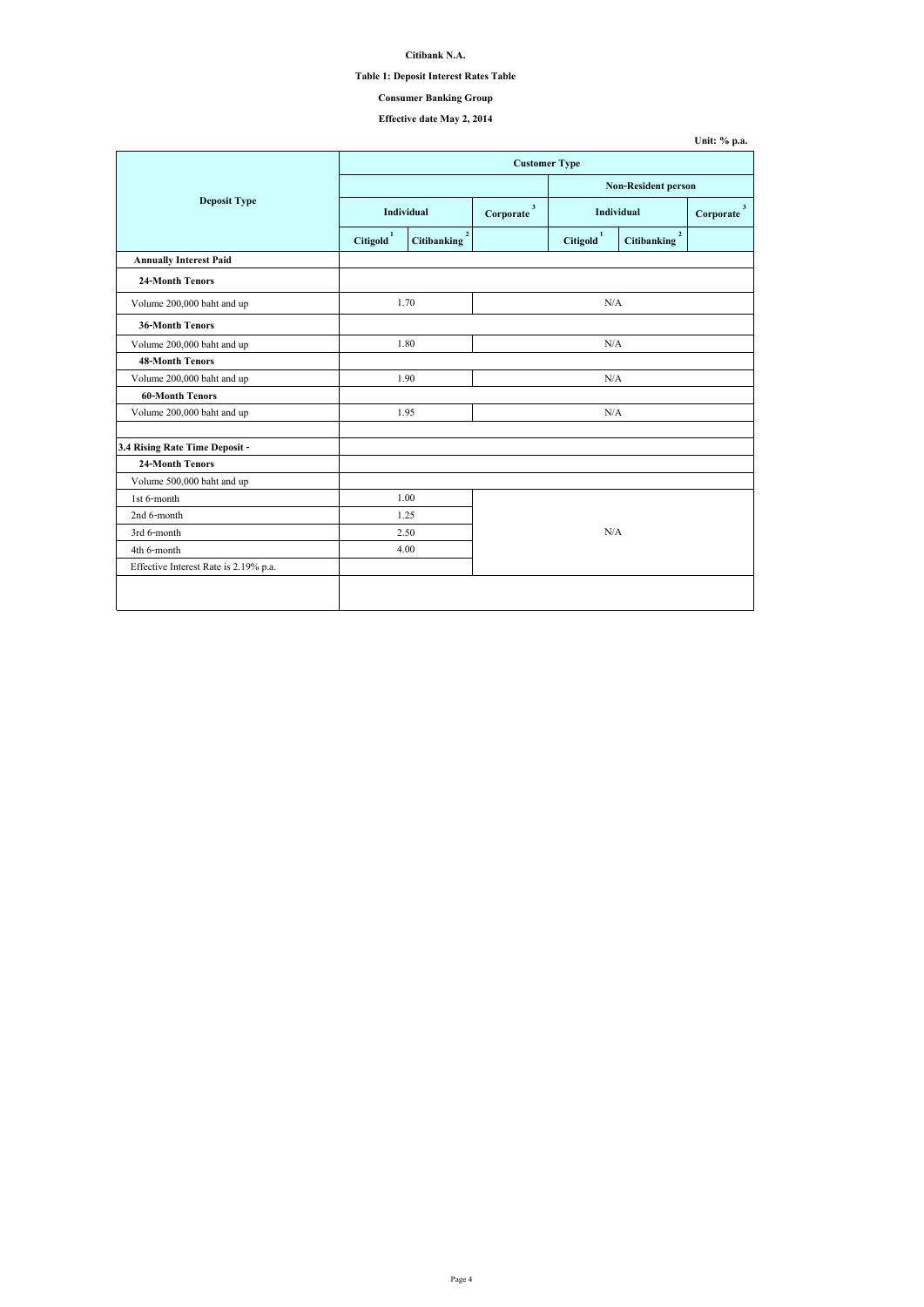**Citibank N.A.**

#### **Table 1: Deposit Interest Rates Table**

## **Effective date May 2, 2014**

| <b>Deposit Type</b>                   |                       |                                      |                           |                       | <b>Non-Resident person</b>           |                           |  |
|---------------------------------------|-----------------------|--------------------------------------|---------------------------|-----------------------|--------------------------------------|---------------------------|--|
|                                       | Individual            |                                      | $\mathbf{3}$<br>Corporate | <b>Individual</b>     |                                      | $\mathbf{3}$<br>Corporate |  |
|                                       | Citigold <sup>1</sup> | $\overline{2}$<br><b>Citibanking</b> |                           | Citigold <sup>1</sup> | $\overline{2}$<br><b>Citibanking</b> |                           |  |
| 3.5 Flexible Time Deposit Enhancement |                       |                                      |                           |                       |                                      |                           |  |
| 2.5-Month Tenors (10 weeks)           |                       |                                      |                           |                       |                                      |                           |  |
| Volume 200,000 baht and up            |                       | 1.10                                 |                           | N/A                   |                                      |                           |  |
| <b>3-Month Tenors</b>                 |                       |                                      |                           |                       |                                      |                           |  |
| Volume 200,000 baht and up            | 1.10                  |                                      | N/A                       |                       |                                      |                           |  |
| <b>6-Month Tenors</b>                 |                       |                                      |                           |                       |                                      |                           |  |
| Volume 200,000 baht and up            | 1.35                  |                                      | N/A                       |                       |                                      |                           |  |
| 9-Month Tenors                        |                       |                                      |                           |                       |                                      |                           |  |
| Volume 200,000 baht and up            |                       | 1.45                                 | N/A                       |                       |                                      |                           |  |
| <b>10-Month Tenors</b>                |                       |                                      |                           |                       |                                      |                           |  |
| Volume 200,000 baht and up            | 1.45                  |                                      | N/A                       |                       |                                      |                           |  |
| <b>12-Month Tenors</b>                |                       |                                      |                           |                       |                                      |                           |  |
| Volume 200,000 baht and up            |                       | 1.45                                 | N/A                       |                       |                                      |                           |  |
| <b>18-Month Tenors</b>                |                       |                                      |                           |                       |                                      |                           |  |
| Volume 200,000 baht and up            |                       | 1.55                                 |                           | N/A                   |                                      |                           |  |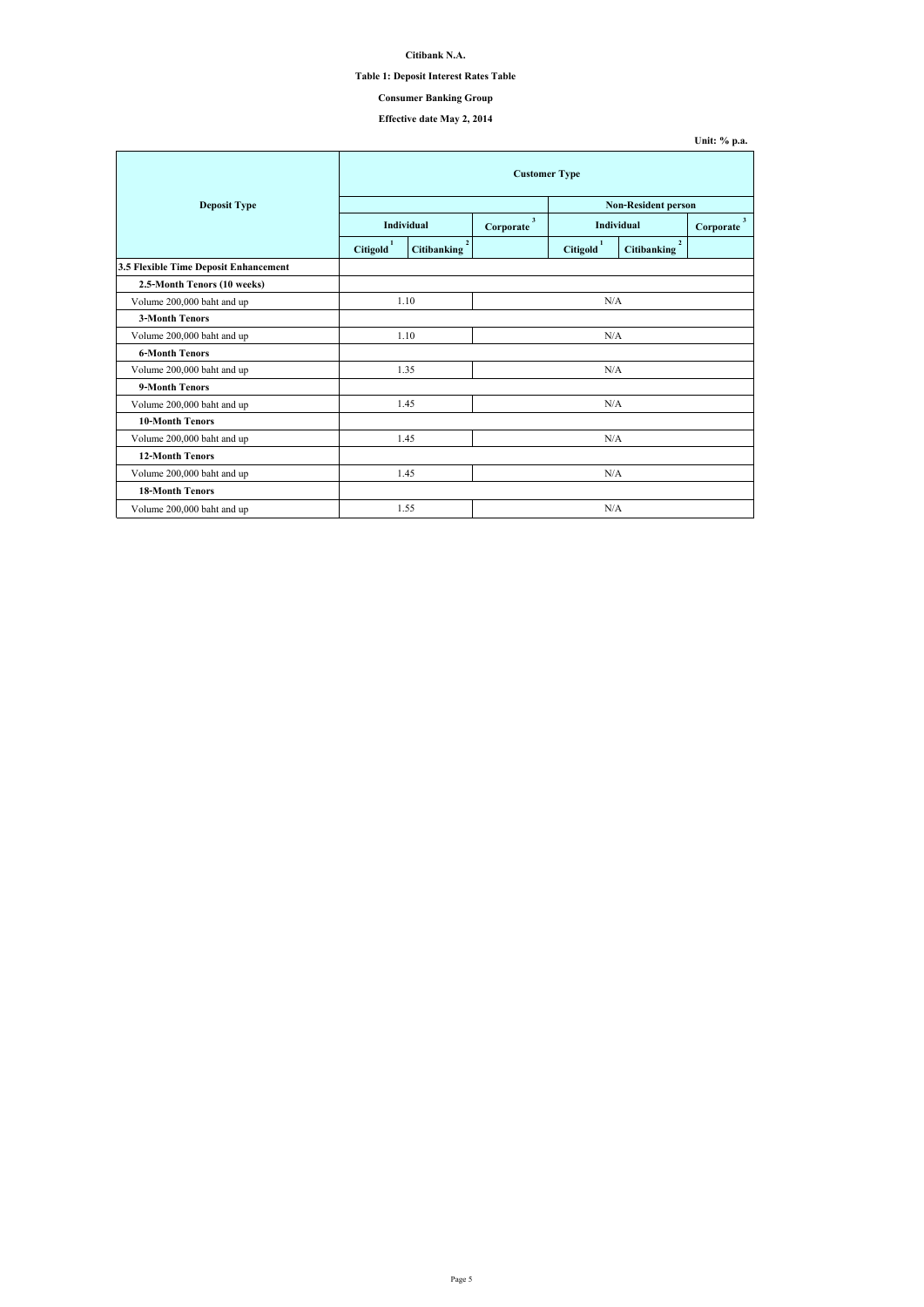#### **Citibank N.A.**

## **Table 1: Deposit Interest Rates Table Consumer Banking Group**

**Effective date May 2, 2014**

**Terms and conditions for interest payment.**

o This table is only for Consumer banking

o In case of withdrawal before maturity for Normal Time Deposit, Periodic Time Deposit, Rising Rate Time Deposit, Flexible Time Deposit (Original),

Flexible Time Deposit Enhancement and Bill of Exchange, the interest rate will pay according to the condition, or subject to Management Approvals.

- o Terms and conditions for Normal Time Deposit, Periodic Time deposit and Rising Rate Time deposit in case of withdrawal before maturity are as followings:
	- o Deposit length of less than 3 months: No interest payment.
	- o Deposit length of 3 months or more: Citibank will pay interest, based on savings account interest rate on the withdrawal date, but not more than 1% p.a. For accounts with periodic interest payment, Citibank will deduct the excess interest rates paid from the principal amount.
	- o Interest payments are exempted for corporate accounts with withdrawals before the time deposit maturity.
	- o For Rising Rate time deposit accounts with deposit length of 3 months or more, Citibank will pay interest by deducting
- o Interest rate calculations for time deposits are based on non-accumulated interest calculations.
- o For non-resident THB accounts, Citibank will not pay interest rates for all THB saving accounts.
- o For non-resident THB accounts, Citibank will open only Normal Time deposit accounts with 6-month tenors or longer.
- o Savings Plus accounts is a special account with higher interest rates than regular savings accounts; The T&C are the same and referred to the Normal Savings account with effect from 23 July 2012 and onwards, following the terms and conditions on the account opening date.
- o For Online Time Deposit opening, it means that you have reviewed and decided to open this Time Deposit and allowed Citibank to refer to your account opening documents and signature from your existing current account or saving account as reference and evidence for opening this Time Deposit with no exception.
- o Opening of Time Deposit online transaction is available 24 hours. However, the online transaction that has been made after 10:00 p.m. of business days or the online transaction that has been made on weekends or on public holidays will be treated as the transaction with the quoted interest rate of the

 Saturday - Sunday with the deposit in cash via Cash Deposit Machine as the bank does not provide Teller Counter services, or in case the customer deposit in cheque, Citibank will post the ledger and start to calculate the interest for the mentioned amount on the next business day of the normal banking days on Monday - Friday. In case of the deposit in cheque, the amount will be effective only if the cheque is completely cleared. o For the case that customer opens Current Account or Savings Account, which are the accounts that Citibank specially services on

next business day transaction.

- o Terms and Conditions for Flexible Time Deposit account (Original) are as followings:
	- o Flexibility to partially withdraw cash, allowed after 1 month of deposit, and continue to earn original interest rate on remaining balance at maturity.
	- o Partially withdrawal amount up to 50% of initial deposit earns 1.15% p.a. while the amount exceeding 50% earns Citibank Normal Savings rate.
- o Terms and Conditions for Flexible Time Deposit Enhancement are as followings:
	- o To enable the facility to partially withdraw cash through remote channel, customer is required to open new savings account.
	- o For the partial withdrawal within 1 month from deposit date, zero percent interest rates will be given.
	- o For partial withdrawal after 1 month or longer, will receive early break interest rate of normal savings interest rate on the withdrawn date.
		- The remaining balance at maturity earns originally agreed interest rate.
- o The aforementioned provisions of Flexible Time Deposit Enhancement are as informed which will be effective as follows:
	- (a) on May13, 2009 with respect to the customers who open an Flexible Time Deposit Enhancement Account from May 13, 2009 onwards; and
	- (b) on June 13, 2009 with respect to the customers who opened an Flexible Time Deposit Enhancement Account before May 13, 2009 whose accounts are matured and renewed/rolled over from June 13, 2009 onwards.
- o Terms and conditions for Non-resident baht accounts
	- o Principals and interests are not under a blanket guaranteed by Deposit Protection Agency Act B.E.2551 which is
- o Terms and Conditions for Bill of Exchange are as followings:
	- o The Bill of Exchange holder is the bank's creditor.
	- o Principals and interests are not under a blanket guaranteed by Deposit Protection Agency Act B.E.2551 which is effective August 11, 2008.
	- o Please thoroughly study the risks incurred by any factors (e.g. ordinary transfer risk, lost of B/E Certificate, etc.)
	- from Risk Disclosure Statement which will be provided together with Bill of Exchange Certificate.
	- o Pre-maturity redemption are subjected to the following interest rate penalties:
		- o For tenor of less than 3 months: No interest payment.
		- o For tenor of 3 months or more: Citibank will pay interest, based on savings account interest rate on the

**Remark :**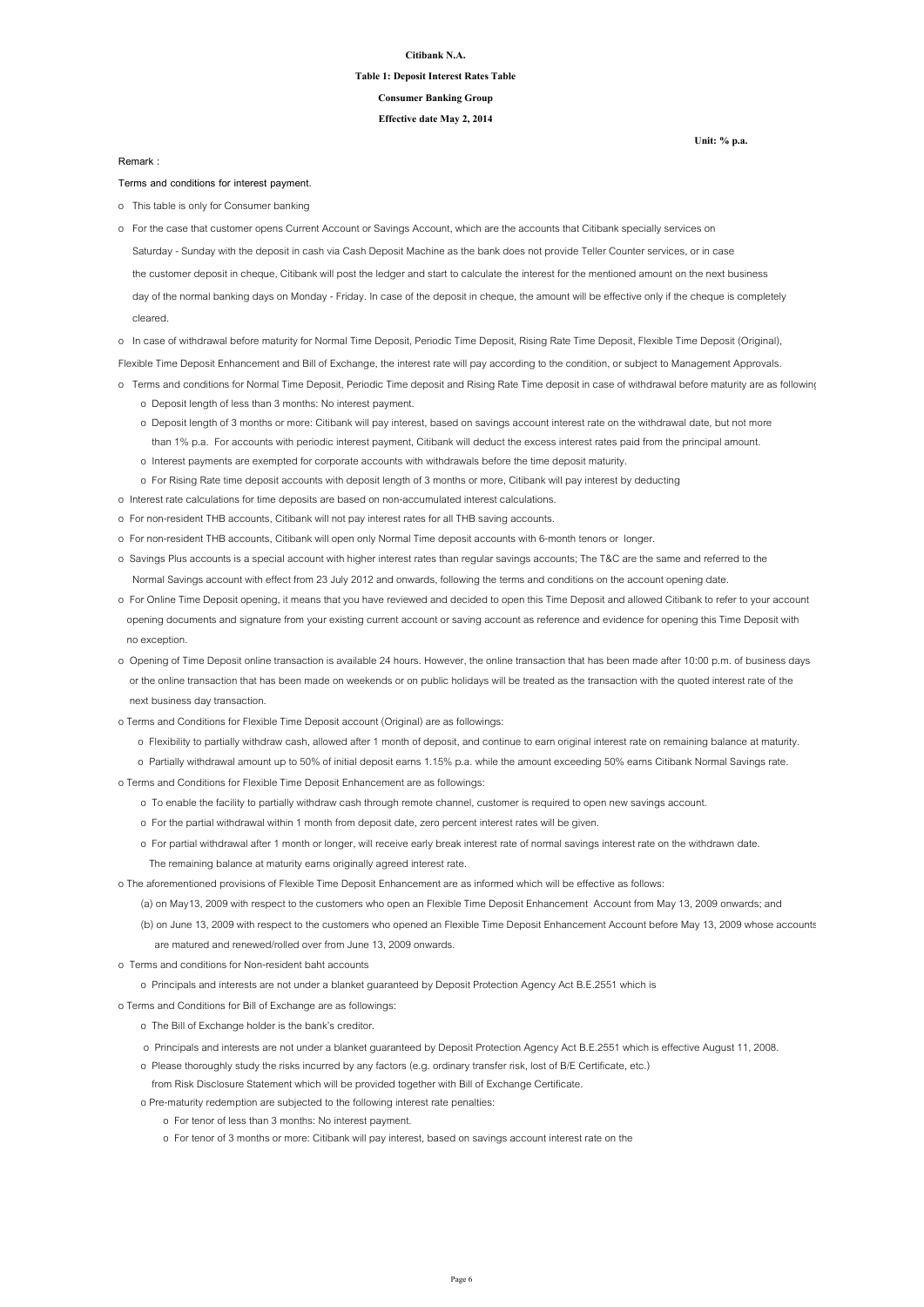#### **Citibank N.A.**

## **Table 1: Deposit Interest Rates Table Consumer Banking Group**

**Effective date May 2, 2014**

#### **Other Terms and Conditions**

8. Citibank may offer gifts to new customers and on the anniversary program. Annual gifts may be given to all existing customers who eligible to the program under terms and conditions which will be announced and informed to the customers accordingly.

9. Citibank reserves the right to change conditions and interest rates as appropriate which will be in line with economic situation. Citibank will announce for the changes accordingly.

1. From 1 August 2014 Citigold customers are customers who have sum of Deposit and Investment balance 3 million baht and up. However, Citibank reserves the right to cancel Citigold membership in case that customers have total balance lower than 3 million baht for 12 consecutive months according to Citibank conditions.

2. Citibanking customers are customers who have sum of Deposit and Investment balance 100,000 baht and up. This includes all Citibank and Citigroup staff who have sum of Deposit and Investment balance less than 100,000 baht.

3. Corporate customers are corporate that open accounts with Consumer Banking Group and have sum of Deposit and Investment balance 100,000 baht and up.

4. All Citibank customers will be eligible for interest rate on this Interest Rates Table and will be eligible for additional special rate no more than 0.75% p.a. The special interest is subject to customer's asset under management amount and bank management approval. The mentioned special rate does not apply to auto rollover Time deposit, all types of Saving accounts and Rising Rate Time deposit .

5. Citibank can offer additional interest rate 0.25%p.a.on top of announced interest rate to all Citibank and Citigroup staff. The mentioned special rate does not apply to all types of Saving accounts, Rising Rate Time deposit and auto rollover Time deposit.

7. Citibank can offer Citigold interest rate to Citibanking customers who add deposit balance to 2 million baht and up according to the conditions of Citigold customers.

6. Volume is total deposit balance of customers and their relatives on a same day.

**Authorize Signature…………………….**

**(Vira-anong C. Phutrakul )**

**Managing Director, Retail Banking Head**

**Announcement date April 30, 2014**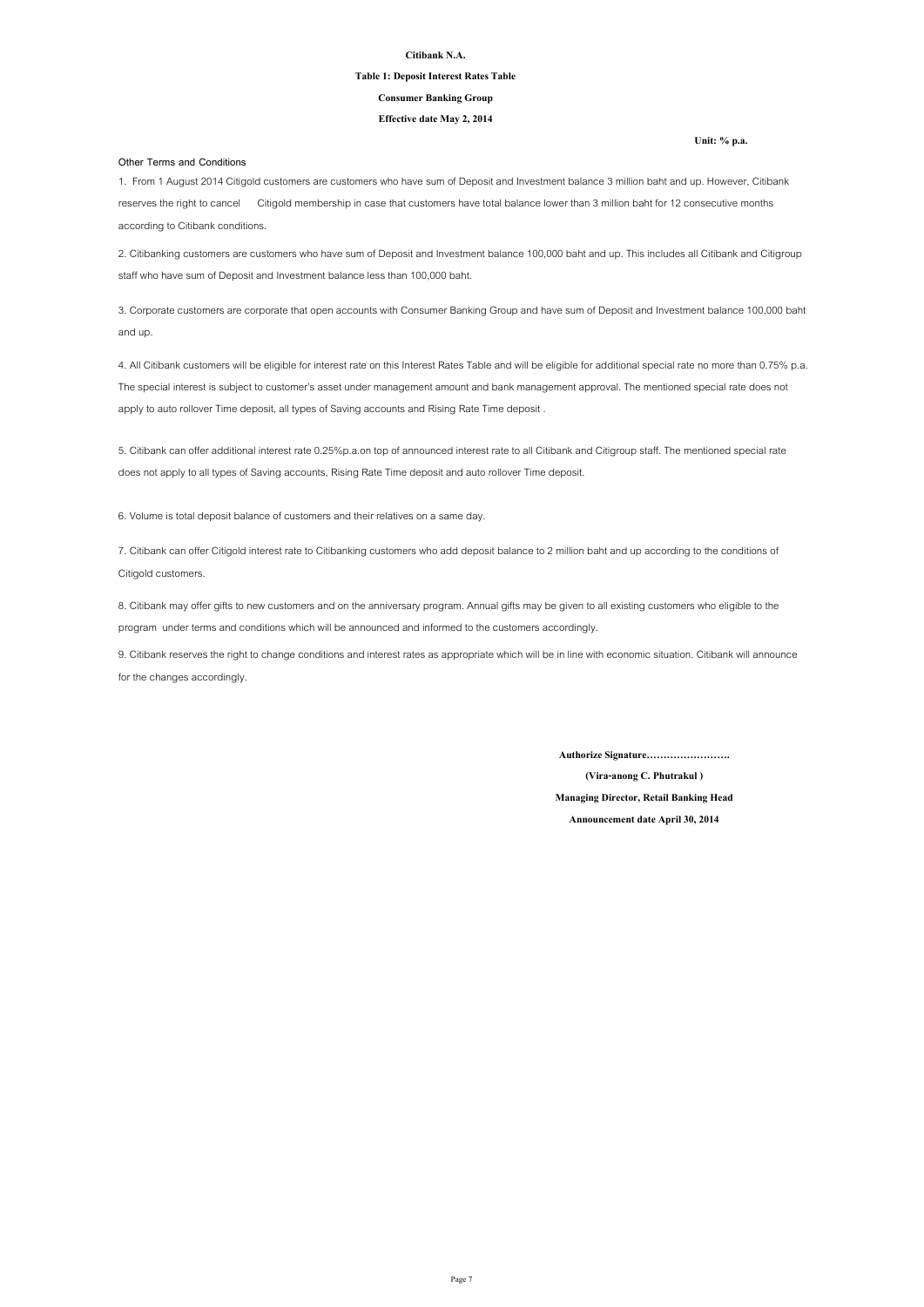| Citibank N.A.                                                                         |                                 |                                                           |                                     |                                  |  |  |  |  |
|---------------------------------------------------------------------------------------|---------------------------------|-----------------------------------------------------------|-------------------------------------|----------------------------------|--|--|--|--|
| 1/<br><b>Table 2: Lending Interest Rates</b>                                          |                                 |                                                           |                                     |                                  |  |  |  |  |
| <b>Consumer Banking Group</b>                                                         |                                 |                                                           |                                     |                                  |  |  |  |  |
| <b>Effective date May 2, 2014</b>                                                     |                                 |                                                           |                                     |                                  |  |  |  |  |
|                                                                                       |                                 |                                                           |                                     | Unit: % p.a.                     |  |  |  |  |
|                                                                                       |                                 | <b>A. Reference Interest Rates</b>                        |                                     |                                  |  |  |  |  |
| 1. Minimum Loan Rate                                                                  |                                 | <b>MLR</b>                                                | 7.25                                |                                  |  |  |  |  |
| 2. Minimum Overdraft Rate                                                             |                                 | <b>MOR</b>                                                | N/A                                 |                                  |  |  |  |  |
| 3. Minimum Retail Rate                                                                |                                 | <b>MRR</b>                                                | N/A                                 |                                  |  |  |  |  |
| 4. Others (if any)                                                                    |                                 |                                                           |                                     |                                  |  |  |  |  |
|                                                                                       |                                 |                                                           |                                     | Unit: % p.a.                     |  |  |  |  |
|                                                                                       |                                 | <b>B. Maximum Interest Rates</b>                          |                                     |                                  |  |  |  |  |
| <b>B</b> (1) Consumer Loan                                                            | <b>Personel Loan</b>            |                                                           |                                     |                                  |  |  |  |  |
|                                                                                       | <b>With Collateral</b>          | <b>Without Collateral</b>                                 | <b>Housing Loan</b>                 | <b>Overdraft with Collateral</b> |  |  |  |  |
|                                                                                       | MLR-0.50% $^{27}$ (Currently is |                                                           | MLR-0.50% $^{27}$ (Currently is     |                                  |  |  |  |  |
| 5. Ceiling Rate                                                                       | equal to $6.75\%$ )             | N/A                                                       | equal to $6.75\%$ )                 | 5.75                             |  |  |  |  |
| 6. Maximum Default Interest Rate                                                      | $15.00^{4/}$                    | N/A                                                       | $15.00^{4/}$                        | N/A                              |  |  |  |  |
|                                                                                       |                                 |                                                           |                                     |                                  |  |  |  |  |
| <b>B</b> (2) Commercial Loan                                                          | Overdraft                       | <b>Short Term (<math>\le</math> 1 Year)</b> <sup>3/</sup> | Long Term $(>1$ Year) <sup>3/</sup> |                                  |  |  |  |  |
| 7. Ceiling Rate                                                                       | $\rm N/A$                       | 20.99                                                     | 20.99                               |                                  |  |  |  |  |
| 8. Maximum Default Interest Rate                                                      | $\rm N/A$                       | 20.99                                                     | 20.99                               |                                  |  |  |  |  |
|                                                                                       |                                 |                                                           |                                     |                                  |  |  |  |  |
| Remark:                                                                               |                                 |                                                           |                                     |                                  |  |  |  |  |
| 1/ Exclude the type of credits in which BOT has stipulated the specific criteria.     |                                 |                                                           |                                     |                                  |  |  |  |  |
| 2/ Ceiling rate for Housing Loan approved before year 2011 is 20.32%                  |                                 |                                                           |                                     |                                  |  |  |  |  |
| 3/ Product not being offered currently                                                |                                 |                                                           |                                     |                                  |  |  |  |  |
| 4/ Maximum default interest rate for Housing Loan approved before year 2011 is 45.63% |                                 |                                                           |                                     |                                  |  |  |  |  |
|                                                                                       |                                 |                                                           |                                     |                                  |  |  |  |  |
|                                                                                       |                                 |                                                           |                                     |                                  |  |  |  |  |
|                                                                                       |                                 |                                                           |                                     |                                  |  |  |  |  |
| (Vira-anong C. Phutrakul)                                                             |                                 |                                                           |                                     |                                  |  |  |  |  |
| <b>Managing Director, Retail Banking Head</b>                                         |                                 |                                                           |                                     |                                  |  |  |  |  |

 **Announcement date April 30, 2014**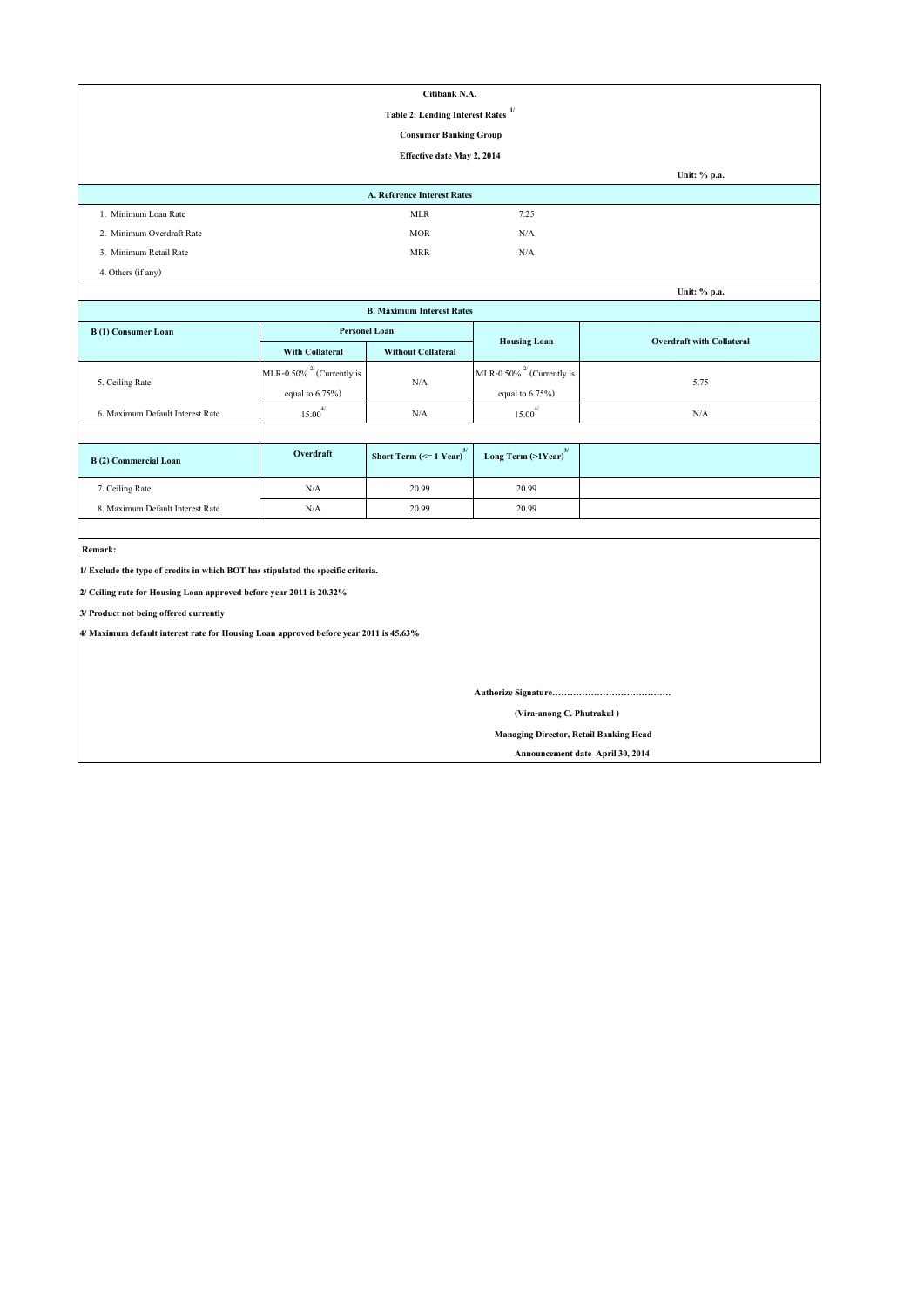| Citibank N.A.                                                                                  |                        |                                                            |                                                                |               |  |  |  |  |
|------------------------------------------------------------------------------------------------|------------------------|------------------------------------------------------------|----------------------------------------------------------------|---------------|--|--|--|--|
| Table 3: Fees/ Charges and Penalty Related to Deposit and Lending <sup>1</sup> and Others Fees |                        |                                                            |                                                                |               |  |  |  |  |
|                                                                                                |                        | <b>Consumer Banking Group</b>                              |                                                                |               |  |  |  |  |
| <b>Effective date May 2, 2014</b>                                                              |                        |                                                            |                                                                |               |  |  |  |  |
|                                                                                                |                        |                                                            |                                                                |               |  |  |  |  |
| <b>A. Fee related to Deposit</b> $3/$                                                          |                        | <b>Unit: THB</b>                                           | $Remark$ <sup>4/</sup>                                         |               |  |  |  |  |
|                                                                                                |                        |                                                            | Total average balance lower than 2 million baht for Citigold   |               |  |  |  |  |
| 1. Below minimum balance account service fee                                                   |                        | 100 THB/Account/month (Charges by Quarter) for Citibanking | customer and Total average balance lower than 100,000 baht for |               |  |  |  |  |
|                                                                                                |                        | Citibanking customer                                       |                                                                |               |  |  |  |  |
| <b>B.</b> Fee related to Lending                                                               |                        | <b>Unit: THB</b>                                           |                                                                |               |  |  |  |  |
|                                                                                                |                        | <b>Personal Loan</b>                                       |                                                                |               |  |  |  |  |
| B (1) Consumer Loan: Actual and reasonable expenses                                            | <b>With Collateral</b> | <b>Without Collateral</b>                                  | <b>Housing Loan</b>                                            | <b>Remark</b> |  |  |  |  |
| 1. Expenses paid to government authorities i.e.,                                               |                        |                                                            |                                                                |               |  |  |  |  |
|                                                                                                | 0.05% of loan amount   |                                                            |                                                                |               |  |  |  |  |
| 1) Stamp duty                                                                                  | or maximum 10,000      | N/A                                                        | 0.05% of loan amount or maximum                                |               |  |  |  |  |
|                                                                                                | baht                   |                                                            | 10,000 baht                                                    |               |  |  |  |  |
|                                                                                                | 1% of the loaned       |                                                            |                                                                |               |  |  |  |  |
| 2) Mortgage Registration Fee                                                                   | amount or maximum      | N/A                                                        | $1\%$ of the loaned amount or                                  |               |  |  |  |  |
|                                                                                                | 200,000 baht           |                                                            | maximum 200,000 baht                                           |               |  |  |  |  |
| 2. Expenses paid to the third or external parties i.e.,                                        |                        |                                                            |                                                                |               |  |  |  |  |
| In general case                                                                                |                        |                                                            |                                                                |               |  |  |  |  |
| 1) Credit Bureau search fee                                                                    | N/A                    | N/A                                                        | N/A                                                            |               |  |  |  |  |
| 2) Collateral Appraisal expenses                                                               | Maximum 4,000 baht     | N/A                                                        | Maximum 4,000 baht                                             |               |  |  |  |  |
|                                                                                                |                        |                                                            |                                                                |               |  |  |  |  |
| 3) Insurance premium                                                                           | Rate subject to        | N/A                                                        | Rate subject to insurance company                              |               |  |  |  |  |
|                                                                                                | insurance company      |                                                            |                                                                |               |  |  |  |  |
| 4) Payment fee through other counters/channels                                                 |                        | N/A                                                        |                                                                |               |  |  |  |  |
| (Bangkok Metropolitan area and Greater bangkok charge per                                      |                        |                                                            |                                                                |               |  |  |  |  |
| transaction / upcountry charge per transaction (actual costs))                                 |                        |                                                            |                                                                |               |  |  |  |  |
| Citibank N.A.                                                                                  | Free                   |                                                            | Free                                                           |               |  |  |  |  |
| <b>Bangkok Bank</b>                                                                            | 20 THB/ 35 THB         |                                                            | 20 THB/ 35 THB                                                 |               |  |  |  |  |
| Thai Military Bank                                                                             | 20 THB/ 35 THB         |                                                            | 20 THB/ 35 THB                                                 |               |  |  |  |  |
| <b>Bank of Ayudhya</b>                                                                         | 20 THB/ 35 THB         |                                                            | 20 THB/ 35 THB                                                 |               |  |  |  |  |
| Krung Thai Bank                                                                                | 25 THB/ 25 THB         |                                                            | 25 THB/ 25 THB                                                 |               |  |  |  |  |
| Kasikorn Bank                                                                                  | 25 THB/ 35 THB         |                                                            | 25 THB/ 35 THB                                                 |               |  |  |  |  |
| Siam Commercial Bank                                                                           | 25 THB/ 40 THB         |                                                            | 25 THB/ 40 THB                                                 |               |  |  |  |  |
| In default case                                                                                |                        |                                                            |                                                                |               |  |  |  |  |
| 1) Returned Cheque fee (other commercial banks)                                                | N/A                    | N/A                                                        | N/A                                                            |               |  |  |  |  |
| (2) Fee for insufficient fund (In case of payment by debiting                                  | N/A                    | N/A                                                        | N/A                                                            |               |  |  |  |  |
| from the account of other commercial banks)                                                    |                        |                                                            |                                                                |               |  |  |  |  |
| 2/<br>3) Debt Collection Expenses                                                              | Maximum 225            | N/A                                                        | Maximum 225 baht/billing cycle                                 |               |  |  |  |  |
|                                                                                                | baht/billing cycle     |                                                            |                                                                |               |  |  |  |  |
| 3. Operating cost of commercial bank                                                           |                        |                                                            |                                                                |               |  |  |  |  |
| In general case                                                                                |                        |                                                            |                                                                |               |  |  |  |  |
| 1) Collateral Appraisal expenses $2/$                                                          | N/A                    | N/A                                                        | N/A                                                            |               |  |  |  |  |
| (2) Fee for a new statement requested (for the second copy or                                  | N/A                    | N/A                                                        | N/A                                                            |               |  |  |  |  |
| more)                                                                                          |                        |                                                            |                                                                |               |  |  |  |  |
| 3) Loan processing fee                                                                         | Free                   | N/A                                                        | Free                                                           |               |  |  |  |  |
| In default case                                                                                |                        |                                                            |                                                                |               |  |  |  |  |
| 2/<br>3) Debt Collection Expenses                                                              | N/A                    | N/A                                                        | N/A                                                            |               |  |  |  |  |
| B(2) Commerical Loan: Actual and reasonable expense                                            |                        | Overdraft                                                  |                                                                | Remark        |  |  |  |  |
| 1. N/A                                                                                         |                        | N/A                                                        |                                                                | N/A           |  |  |  |  |